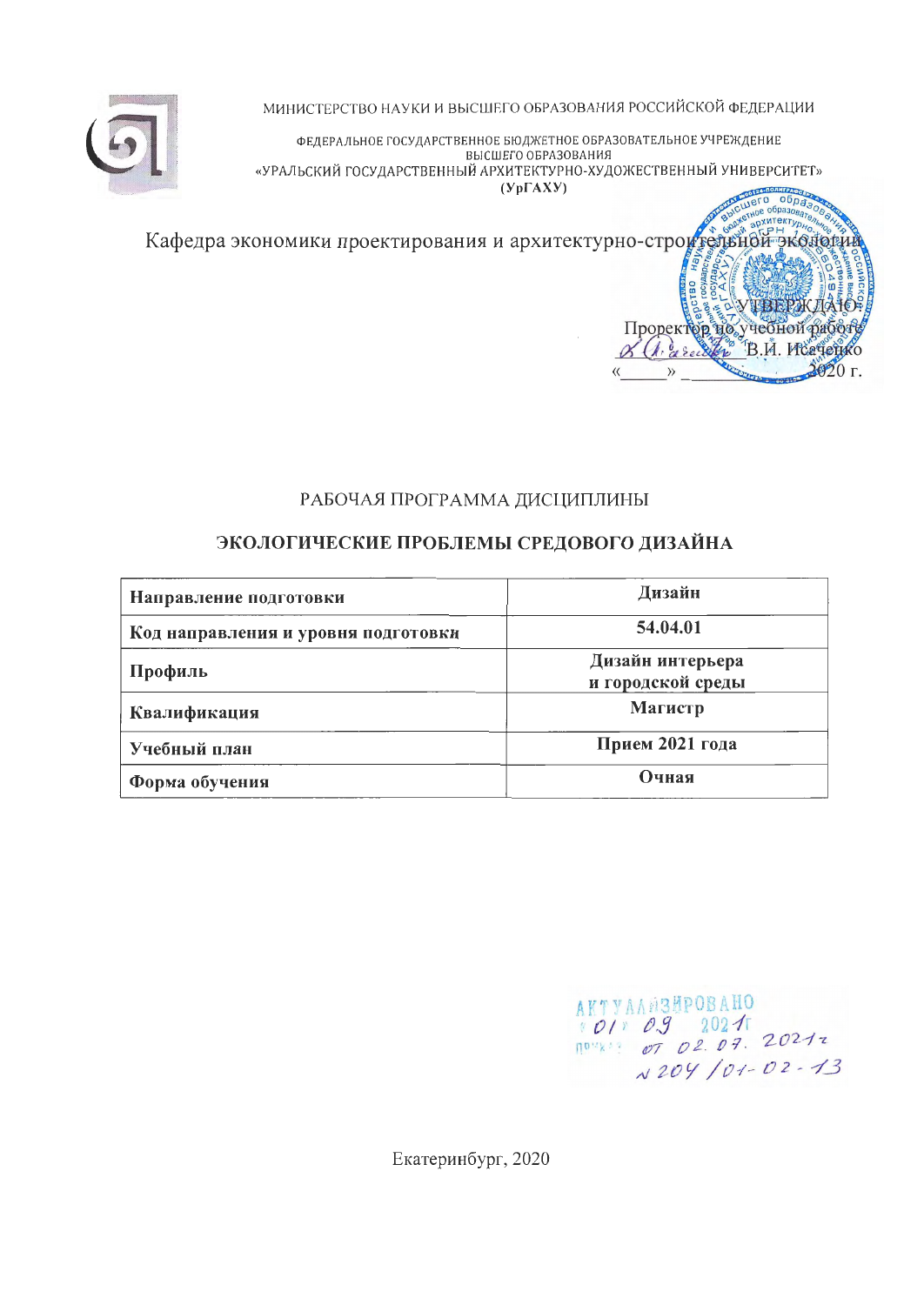### 1. ОБЩАЯ ХАРАКТЕРИСТИКА ДИСЦИПЛИНЫ

### ЭКОЛОГИЧЕСКИЕ ПРОБЛЕМЫ СРЕДОВОГО ДИЗАЙНА

### $1.1.$ Место дисциплины в структуре образовательной программы, связи с другими дисциплинами:

Дисциплина ЭКОЛОГИЧЕСКИЕ ПРОБЛЕМЫ СРЕДОВОГО ДИЗАЙНА входит в обязательную часть образовательной программы. Дисциплина определяет профессиональную подготовку дизайнеров интерьера и городской среды по применению навыков эффективного и рационального использования методов организации экологически комфортной среды. Дисциплина базируется на знаниях и умениях, полученных при изучении предшествующих дисциплин: «Физика предметно-пространственной среды», а также на подготовке по дисциплинам «Дизайн-проектирование», «Современные проблемы дизайна и искусства», «История и методология дизайна». Результаты изучения дисциплины будут использованы при выполнении ВКР и в профессиональной деятельности.

#### $1.2.$ Краткий план построения процесса изучения дисциплины:

Процесс изучения дисциплины включает лекции, практические занятия и самостоятельную работу обучающихся. Основные формы интерактивного обучения: проблемный семинар. В ходе изучения дисциплины, студенты выполняют аудиторные задания по темам дисциплины и реферат.

Форма заключительного контроля при промежуточной аттестации - зачет с оценкой. Для проведения промежуточной аттестации по дисциплине создан фонд оценочных средств.

Оценка по дисциплине носит интегрированный характер, учитывающий результаты оценивания участия студентов в аудиторных занятиях и в проблемном семинаре, качества и своевременности выполнения реферата, сдачи зачета.

#### $1.3$ Планируемые результаты обучения по дисциплине

Процесс изучения дисциплины направлен на формирование элементов следующих компетенций в соответствии с ФГОС ВО и ОПОП ВО по направлению подготовки 54.04.01 Дизайн:

Таблица 1

| Категория<br>компетенций  | Код и наименование<br>компетенций                                                                                                                                                                                                                                                                                                                                                                                                                           | Индикаторы достижения компетенций                                                                                                                                                                                                                                                                                                 |
|---------------------------|-------------------------------------------------------------------------------------------------------------------------------------------------------------------------------------------------------------------------------------------------------------------------------------------------------------------------------------------------------------------------------------------------------------------------------------------------------------|-----------------------------------------------------------------------------------------------------------------------------------------------------------------------------------------------------------------------------------------------------------------------------------------------------------------------------------|
| Проектная<br>деятельность | $O\Pi K-3$ .<br>Способен разрабатывать<br>концептуальную проектную<br>набор  <br>идею; синтезировать<br>возможных решений и научно<br>обосновать свои предложения<br>при проектировании дизайн-<br>объектов, удовлетворяющих<br>утилитарные и эстетические<br>потребности человека (техника<br>и оборудование, транспортные<br>средства, интерьеры, среда,<br>полиграфия, товары народного<br>потребления); выдвигать<br>И<br>реализовывать креативные идеи | ОПК-3.4.<br>умеет<br>проектировать, моделировать,<br>конструировать объекты, удовлетворяющие<br>утилитарные и эстетические потребности человека<br>$O\Pi K-3.5$<br>умеет подготовить презентацию проекта с<br>учетом<br>конкретных задач и<br>целевых<br>СМИ,<br>аудиторий (заказчики, инвесторы,<br>профессиональное сообщество) |

Планируемый результат изучения дисциплины в составе названных компетенций: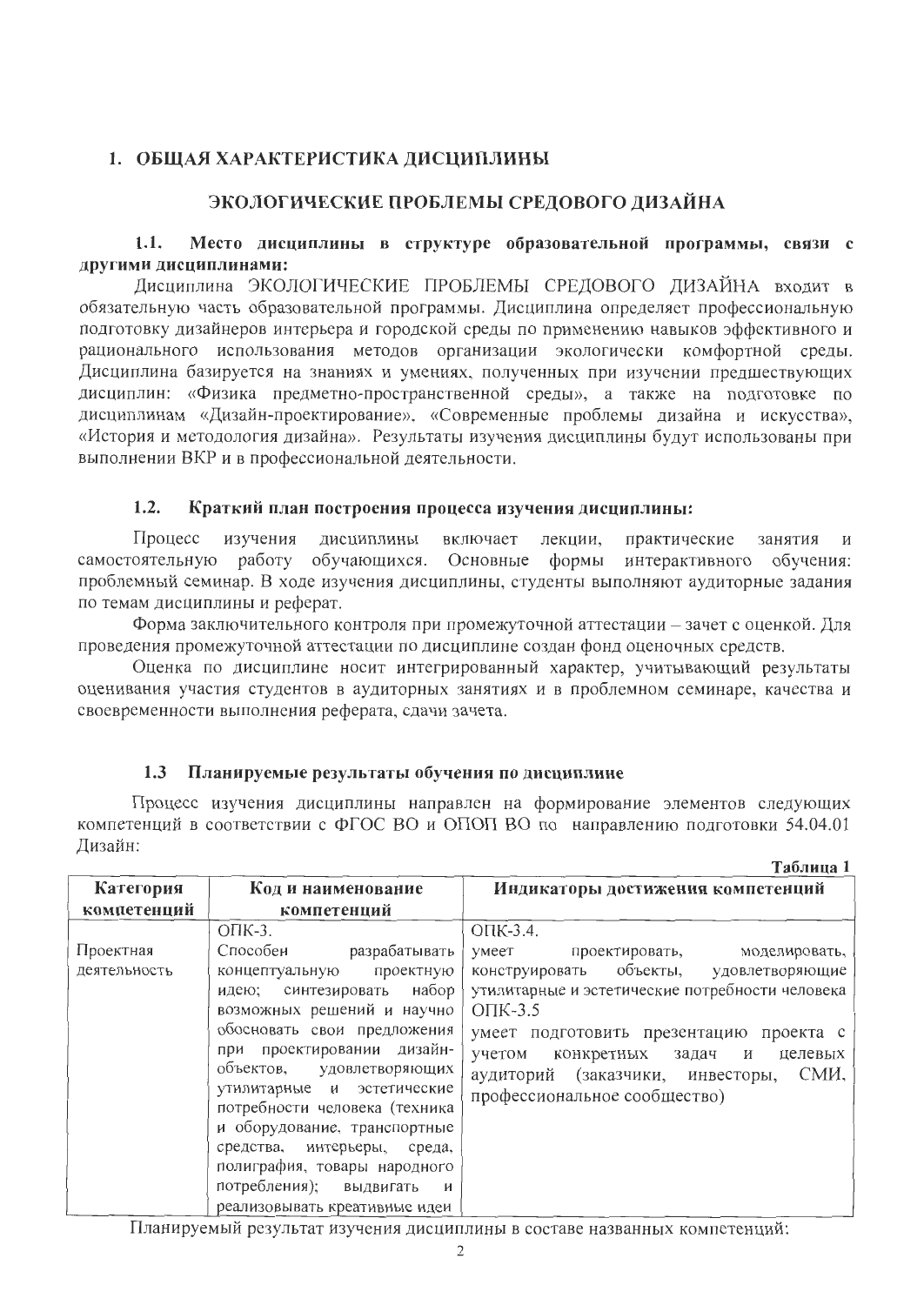Способность создавать востребованный дизайн-проект с учетом большого количества исходных данных, которые одновременно должны отвечать требованиям заказчика и соблюдению всех норм, ограничений, стиля, внедрение инноваций в дизайн-проект.

В результате изучения дисциплины обучающий должен:

Знать: основные процессы, происходящие внутри помещений и в окружающей среде с учетом экологических факторов, основные параметры оптимального экологического решения; и условия создания комфортных условий в зданиях различного назначения.

Уметь: а) применять знание и понимание при создании дизайн-проектов согласно функциональным, эстетическим и технико-экономическим требованиям и нормативному законодательству на всех стадиях: от эскизного проекта до детальной разработки;

б) выносить суждения при оценивании завершенного проекта согласно критериям проектной программы;

в) комментировать данные и результаты, связанные с областью изучения, коллегам и преподавателю.

Демонстрировать навыки и опыт деятельности с использованием полученных знаний и умений для создания комфортной среды для жизнедеятельности человека.

|                                      |                 |              |                |              | Таблица 2      |  |
|--------------------------------------|-----------------|--------------|----------------|--------------|----------------|--|
|                                      | <b>Bcero</b>    |              |                | По семестрам |                |  |
| Трудоемкость дисциплины              |                 | $\mathbf{1}$ | $\overline{2}$ | 3            | $\overline{4}$ |  |
| Зачетных единиц (з.е.)               | 3               | 3            |                |              |                |  |
| Часов (час)                          | 108             | 108          |                |              |                |  |
| Контактная работа                    |                 |              |                |              |                |  |
| (минимальный объем):                 | 72              |              |                |              |                |  |
| По видам учебных занятий:            |                 |              |                |              |                |  |
| Аудиторные занятия всего, в т.ч.     | 36              | 36           |                |              |                |  |
| Лекции $(\overline{\Pi})$            | 8               | 8            |                |              |                |  |
| Практические занятия (ПЗ)            | 28              | 28           |                |              |                |  |
| Семинары (С)                         |                 |              |                |              |                |  |
| Другие виды занятий (Др)             |                 |              |                |              |                |  |
| Консультации (10% от Л, ПЗ, С, Др)   |                 |              |                |              |                |  |
| Самостоятельная работа всего, в т.ч. | 72              | 72           |                |              |                |  |
| Курсовой проект (КП)                 |                 |              |                |              |                |  |
| Курсовая работа (КР)                 |                 |              |                |              |                |  |
| Расчетно-графическая работа (РГР)    |                 |              |                |              |                |  |
| Графическая работа (ГР)              |                 |              |                |              |                |  |
| Расчетная работа (РР)                |                 |              |                |              |                |  |
| $Pe$ ферат $(P)$                     | 36              | 36           |                |              |                |  |
| Практическая внеаудиторная           |                 |              |                |              |                |  |
| (домашняя) работа (ПВР, ДР)          |                 |              |                |              |                |  |
| Творческая работа (эссе, клаузура)   |                 |              |                |              |                |  |
| Подготовка к контрольной работе      |                 |              |                |              |                |  |
| Подготовка к экзамену, зачету        |                 |              |                |              |                |  |
| Другие виды самостоятельных занятий  | 36              | 36           |                |              |                |  |
| (подготовка к занятиям)              |                 |              |                |              |                |  |
| Форма промежуточной аттестации по    |                 |              |                |              |                |  |
| дисциплине (зачет, зачет с оценкой,  | Зачет с оценкой | 30           |                |              |                |  |
| экзамен)                             |                 |              |                |              |                |  |

### 1.4. Объем дисциплины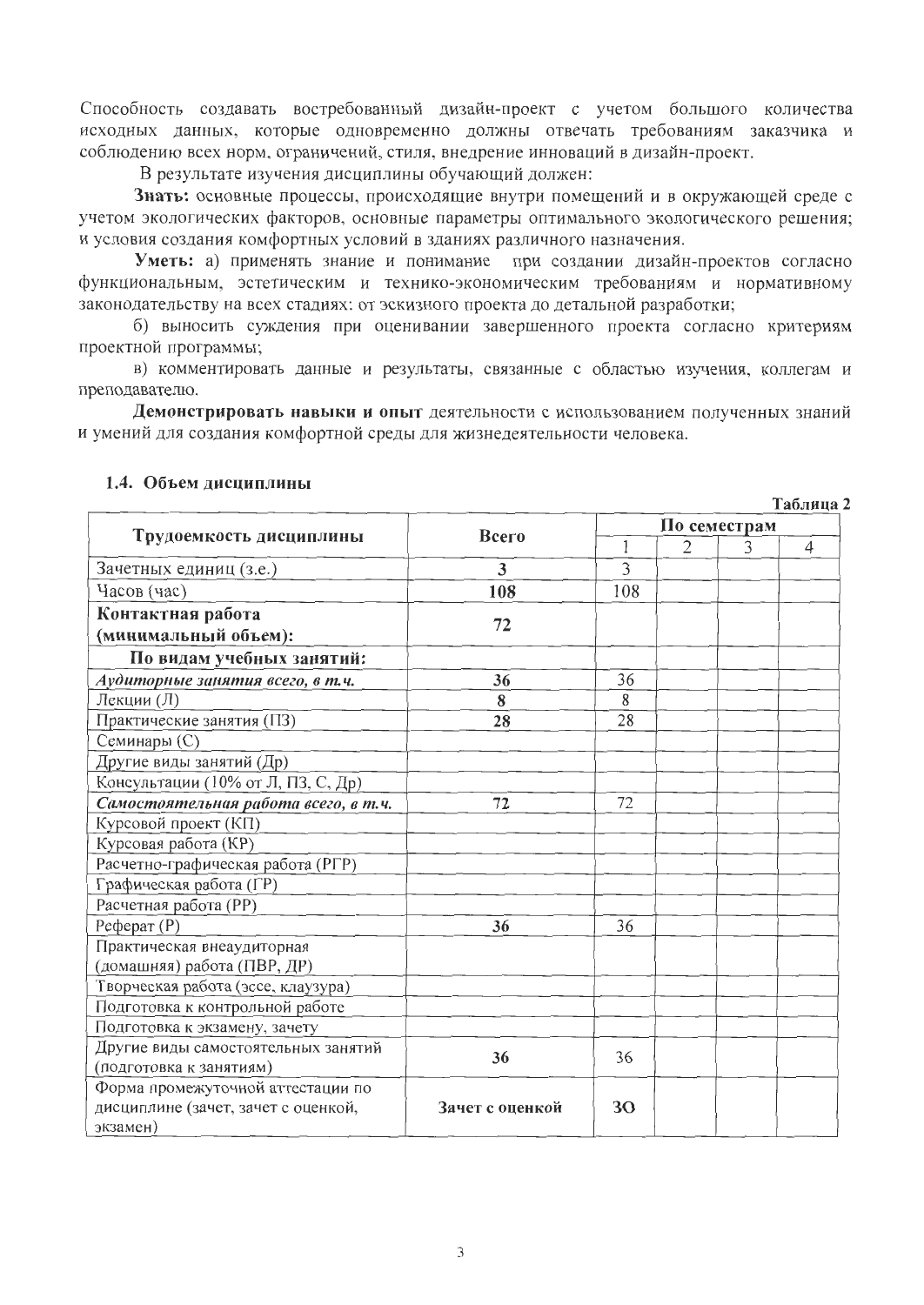## 2. СОДЕРЖАНИЕ ДИСЦИПЛИНЫ

| Код<br>раздела,<br>темы | Раздел, тема, содержание дисциплины*                                                                                                                                                          |
|-------------------------|-----------------------------------------------------------------------------------------------------------------------------------------------------------------------------------------------|
| P.1                     | Владение основами экологической деятельности на уровне предпроектного                                                                                                                         |
|                         | анализа.                                                                                                                                                                                      |
|                         | Тема 1. Экология и урбанизация.                                                                                                                                                               |
|                         | Проблемы урбанизации. Природоохранное будущее Российской Федерации:<br>основные положения и проектные значения. «Природа» и «среда». Экология в<br>проектировании городской комфортной среды. |
|                         | Тема 2. Индекс уровня жизни и качества жизни. Нормативный подход к                                                                                                                            |
|                         | формированию среды; показатели качества жизни. Нормативная экологическая                                                                                                                      |
|                         | база проектирования. Создание проектов, удовлетворяющих утилитарные и                                                                                                                         |
|                         | эстетические потребности человека.                                                                                                                                                            |
|                         | Тема З. Владение основами экологической деятельности на уровне                                                                                                                                |
|                         | предпроектного анализа. Факторы антропогенной и природной среды,                                                                                                                              |
|                         | влияющие на проектирование.                                                                                                                                                                   |
| P.2                     | Основы проектирования экологического пространства.                                                                                                                                            |
|                         | Тема 4. Понимание проектирования экологического пространства.                                                                                                                                 |
|                         | Проектирование климатической, световой и звуковой среды, водоэкология.                                                                                                                        |
|                         | Озеленения и обводнения городских территорий с учетом экологических<br>требований.                                                                                                            |
|                         | Тема 5. Конструктивно-строительная экология. Экологические материалы.                                                                                                                         |
|                         | Моделирование городской среды с комплексным учетом экологических                                                                                                                              |
|                         | факторов и требований энергосбережения. Подготовить презентацию проекта с                                                                                                                     |
|                         | учетом конкретных задач и целевых аудиторий (заказчики, инвесторы, СМИ,<br>профессиональное сообщество)                                                                                       |
| P.3                     | Экозоны в общественно-активных пространствах города.                                                                                                                                          |
|                         | Тема 6. Принципы преобразования городской среды с целью достижения                                                                                                                            |
|                         | оптимальных экологических условий (на примере Екатеринбурга и других                                                                                                                          |
|                         | уральских городов). Дизайнеры в поиске оптимальной социально-                                                                                                                                 |
|                         | экологической модели города. Экозоны в общественно-активных пространствах                                                                                                                     |
|                         | города. Современное состояние дизайна (Творческие течения, авторы,                                                                                                                            |
|                         | международные выставки, фестивали, проблемы дизайна)                                                                                                                                          |
|                         | Тема 7. Экологические проблемы города будущего (ноосферный, гармоничный                                                                                                                       |
|                         | город). Эколого-градостроительная футурология.                                                                                                                                                |
|                         | * Дисциплина может содержать деление только на разделы, без указания тем, либо только темы                                                                                                    |
|                         |                                                                                                                                                                                               |

Таблица 3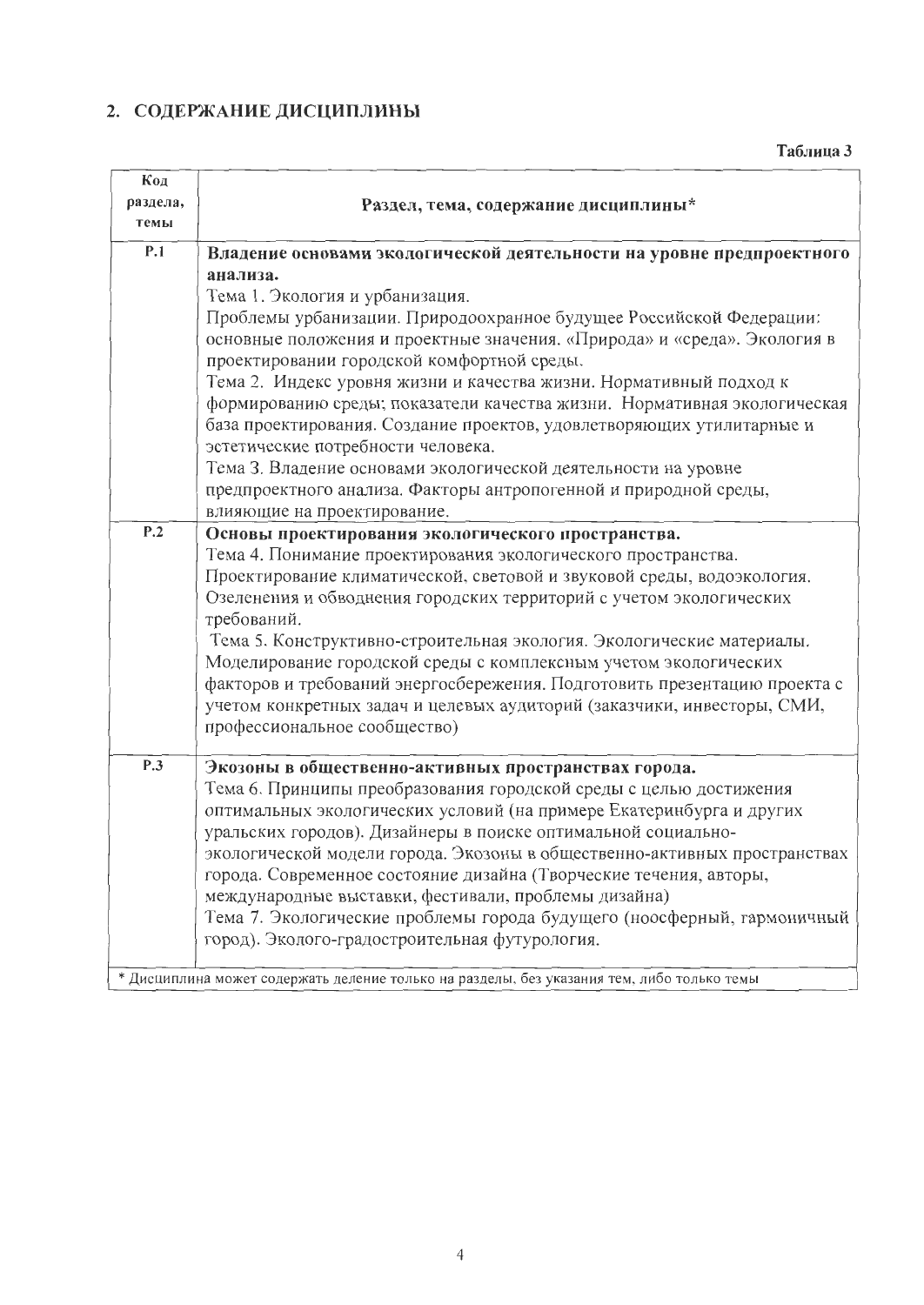### 3. РАСПРЕДЕЛЕНИЕ УЧЕБНОГО ВРЕМЕНИ

### 3.1 Распределение аудиторных занятий и самостоятельной работы по разделам дисциплины

|         | Таблица 4          |                            |       |                |                                |                  |                       |  |  |  |
|---------|--------------------|----------------------------|-------|----------------|--------------------------------|------------------|-----------------------|--|--|--|
|         |                    |                            |       |                | Аудиторные занятия<br>(4ac.)   | Самост.          | Оценочные             |  |  |  |
| Семестр | семестра<br>Неделя | Раздел дисциплины,<br>тема | ВСЕГО | Лекции         | Практ.<br>занятия,<br>семинары | работа<br>(час.) | средства              |  |  |  |
|         | $1 - 5$            | P.1<br>Темы 1 - 3          | 30    | $\overline{4}$ | 6                              | 20               | реферат               |  |  |  |
|         | $6 - 13$           | P.2<br>Темы 4 - 5          | 48    | $\overline{2}$ | 14                             | 32               | Вопросы к<br>семинару |  |  |  |
|         | $14 - 18$          | P.3<br>Темы 6 - 7          | 30    | $\overline{2}$ | 8                              | 20               | реферат               |  |  |  |
|         |                    | Итого:                     | 108   | 8              | 28                             | 72               | Зачет с оценкой       |  |  |  |

### 3.2. Другие виды занятий

Предусмотрено участие студентов в научно-практической конференции «Современные проблемы архитектуры и дизайна»

### 3.3 Мероприятия самостоятельной работы и текущего контроля 3.3.3 Примерный перечень тем рефератов (эссе, творческих работ)

Примерные темы рефератов:

«Звуковой ландшафт»

«Световая среда»

«Проектирование Одо-пространства»

«Учет ветровых потоков в организации рекреационного пространства»

## 4. ПРИМЕНЯЕМЫЕ ТЕХНОЛОГИИ ОБУЧЕНИЯ

### Таблица 5

|                                           |                                  |                |                                      |           |                                | Активные методы обучения           |                                |                    |                                                       |                                                                  |                                                                                | Дистанционные образовательные<br>технологии и электронное обучение |                                                      |                                                     |                               |
|-------------------------------------------|----------------------------------|----------------|--------------------------------------|-----------|--------------------------------|------------------------------------|--------------------------------|--------------------|-------------------------------------------------------|------------------------------------------------------------------|--------------------------------------------------------------------------------|--------------------------------------------------------------------|------------------------------------------------------|-----------------------------------------------------|-------------------------------|
| Код<br>раздела,<br>темы<br>дисципл<br>ины | ние<br>тестирова<br>Компьютерное | метод<br>Кейс- | pa<br>Щ<br>ролевая<br>или<br>Деловая | Портфолио | команде<br>$\approx$<br>Работа | развивающей<br>кооперации<br>Метод | система<br>Балльно-рейтинговая | метод<br>Проектный | $(ka$ кие $)$<br>классы<br>методы<br>Мастер<br>Другие | 그<br>курсі<br>системе<br>учебные<br>размещенные в<br>Электронные | обучения Moodle<br>И<br>практикумы<br>тренажеры<br>Виртуальные<br>электронного | видеоконференции<br>N<br>Вебинары                                  | -конференции<br>семинары<br>web-<br>Асинхронные<br>Z | разработка<br>Z<br>контента<br>работа<br>Совместная | какие)<br>(указать,<br>Другие |
| P.2                                       |                                  |                |                                      |           |                                |                                    |                                |                    | $\ast$                                                | $\ast$                                                           |                                                                                |                                                                    |                                                      |                                                     |                               |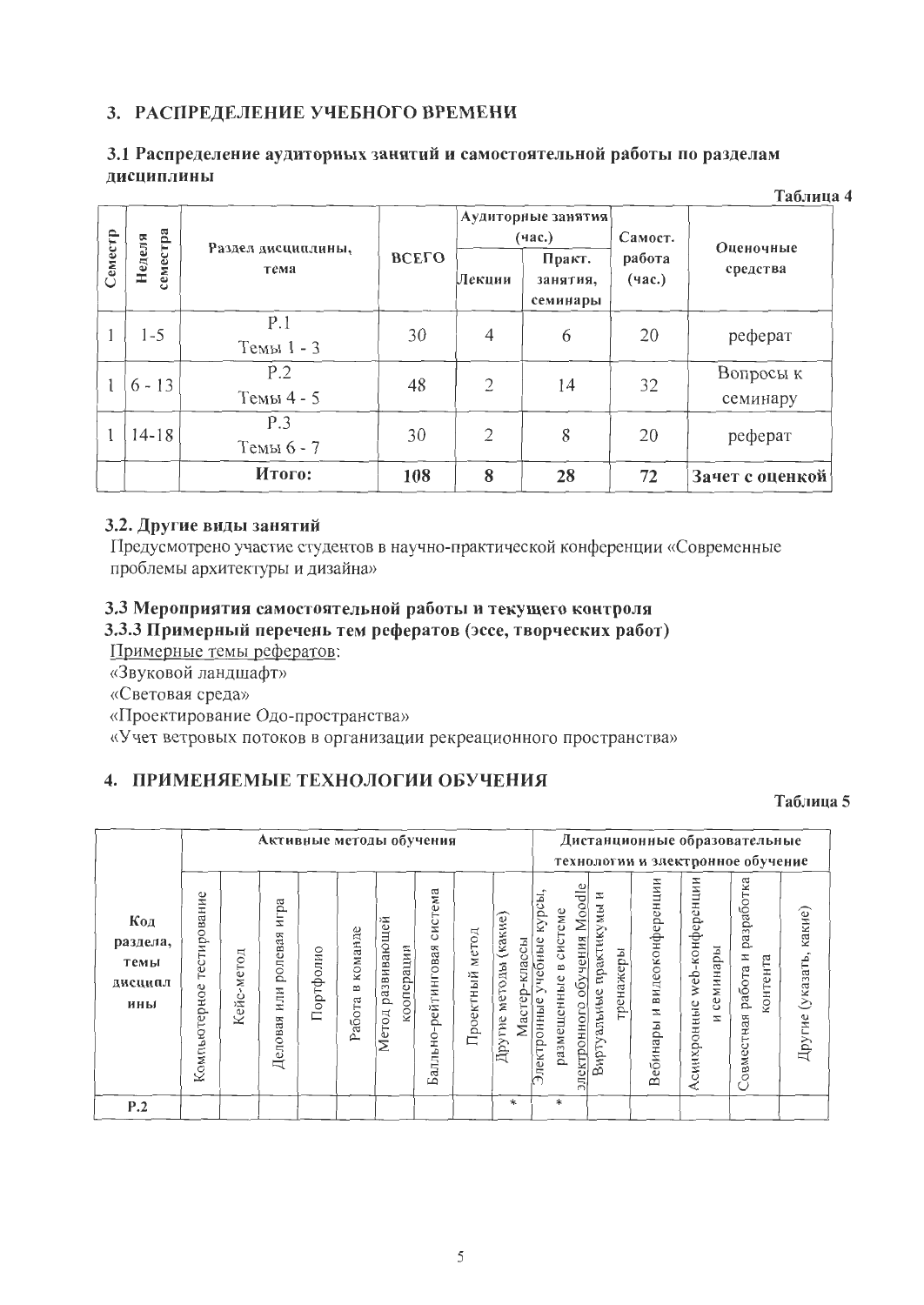## 5. УЧЕБНО-МЕТОДИЧЕСКОЕ И ИНФОРМАЦИОННОЕ ОБЕСПЕЧЕНИЕ **ДИСЦИПЛИНЫ**

### 5.1. Рекомендуемая литература

### 5.1.1. Основная литература

- 1. Смирнов Л.Н. Световой дизайн городской среды: учеб.пособие / Л.Н.Смирнов; Урал. Гос. архитектурно-художеств. акад. – Екатеринбург: Архитектон, 2012. – 143 с. - в ЭБС "Унив. б-ка online": http://biblioclub.ru/index.php?page=book view&book id=222109
- 2. Панкина, М. В. Экологический дизайн: учебное пособие для бакалавриата и магистратуры / М. В. Панкина, С. В. Захарова. — 2-е изд., испр. и доп. — М. : Юрайт,  $2017. - 197$  c. Режим доступа: www.biblio-online.ru/book/CA06BF9C-4BED-4F76-9157-39377ECC9FE2.

## 5.1.2. Дополнительная литература

- 1. Ветошкин А. Г. Теоретические основы защиты окружающей среды. Учебное пособие ГЭлектронный ресурс] / А. Г. Ветошкин. - М.: Абрис, 2012. - 383 с.
- 2. Соловьев, А.К. Физика среды: учебник / А.К. Соловьев. М.: АСВ, 2015. 342 с. URL: http://biblioclub.ru/index.php?page=book&id=273729
- 3. Блинов, В.А. Климатические факторы в архитектурно-градостроительном проектировании: учебно-методическое пособие / В.А. Блинов, Л.Н. Першинова. -Екатеринбург: Архитектон, 2014. - 64 с. Режим доступа: http://biblioclub.ru/index.php?page=book&id=436780
- 4. Глазычев, В.Л. Урбанистика / В.Л. Глазычев. Москва: Европа, 2008. 220 с. Режим доступа: http://biblioclub.ru/index.php?page=book&id=44909
- 5. Тетиор А. Н. Социальные и экологические основы архитектурного проектирования: учеб. пособие / А. Н. Тетиор. - М. : Академия, 2009. - 240 с.

#### $5.2$ Учебно-методическое обеспечение для самостоятельной работы

Курс «Экологические проблемы средового дизайна» направления 54.04.01. Дизайн. https://moodle.usaaa.ru/my/index.php

#### $5.3$ Перечень информационных технологий, используемых при осуществлении образовательного процесса по дисциплине, включая перечень программного обеспечения и информационных справочных систем

### 5.3.1 Перечень программного обеспечения

Таблица 6

| Тип ПО         | Название         | Источник               | Доступность для<br>студентов                                                                 |
|----------------|------------------|------------------------|----------------------------------------------------------------------------------------------|
| Прикладное ПО/ | Microsoft Office | Лицензионная программа | Доступно<br>В компьютерном<br>классе и<br>аудиториях для<br>самостоятельной<br>работы УрГАХУ |

5.3.2. Базы данных и информационные справочные системы: Университетская библиотека. - Режим доступа: http://biblioclub.ru/ Научная электронная библиотека. Режим доступа: https://elibrary.ru/ Электронно-библиотечная система Издательства Лань (ЭБС). Режим доступа: https://e.lanbook.com/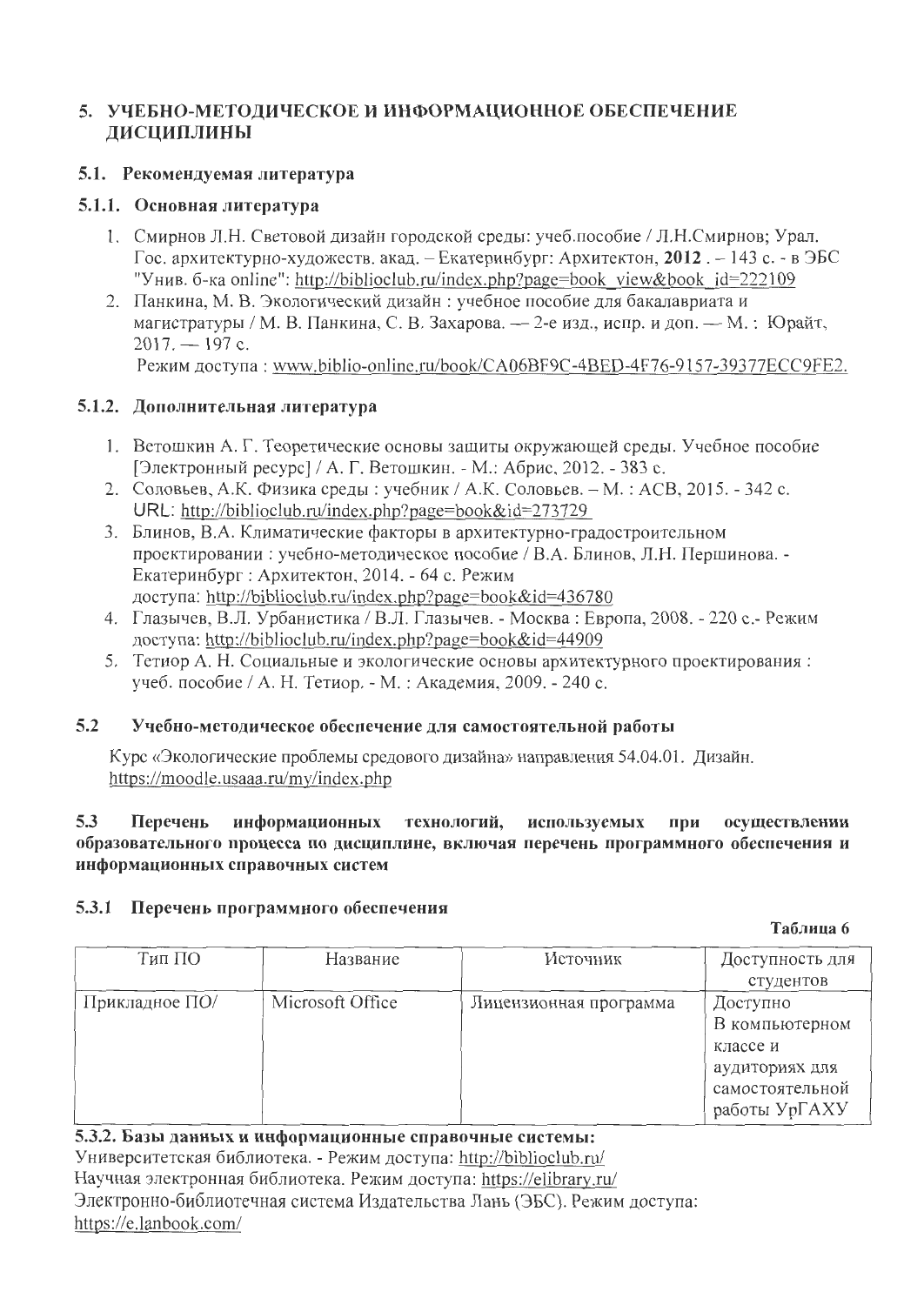Электронно-библиотечная система «ZNANIUM.COM». Режим доступа: http:// http://znanium.com

Электронная библиотечная система «ЭБС ЮРАЙТ». Режим доступа: https://biblio-online.ru/ Справочная правовая система «Гарант». Режим доступа: http://garant.ru

Реферативная база данных рецензируемой литературы Scopus. Режим доступа: https://www.scopus.com

Политематическая реферативно-библиографическая и наукометрическая (библиометрическая) база данных Web of Science. Режим доступа:http://.webofknowledge.com

### 5.4 Электронные образовательные ресурсы

Электронный учебный курс ЭКОЛОГИЧЕСКИЕ ПРОБЛЕМЫ СРЕДОВОГО ДИЗАЙНА. Режим доступа: https://moodle.usaaa.ru/my/index.php

## 6. МЕТОДИЧЕСКИЕ УКАЗАНИЯ ДЛЯ ОБУЧАЮЩИХСЯ ПО ОСВОЕНИЮ ДИСЦИПЛИНЫ

Студент обязан:

- 1) знать:
	- график учебного процесса по дисциплине (календарный план аудиторных занятий и план-график самостоятельной работы);
	- порядок формирования итоговой оценки по дисциплине; (преподаватель на первом занятии по дисциплине знакомит студентов с перечисленными организационно-методическими материалами);
- 2) посещать все виды аудиторных занятий (преподаватель контролирует посещение всех видов занятий), вести самостоятельную работу по дисциплине, используя литературу, рекомендованную в рабочей программе дисциплины и преподавателем (преподаватель передает список рекомендуемой литературы студентам);
- 3) готовиться и активно участвовать в аудиторных занятиях, используя рекомендованную литературу и методические материалы;
- 4) своевременно и качественно выполнять все виды аудиторных и самостоятельных работ, предусмотренных графиком учебного процесса по дисциплине (преподаватель ведет непрерывный мониторинг учебной деятельности студентов);
- 5) в случае возникновения задолженностей по текущим работам своевременно до окончания семестра устранить их, выполняя недостающие или исправляя не зачтенные работы, предусмотренные графиком учебного процесса (преподаватель на основе данных мониторинга учебной деятельности своевременно предупреждает студентов о возникших задолженностях и необходимости их устранения).

## 7. МАТЕРИАЛЬНО-ТЕХНИЧЕСКОЕ ОБЕСПЕЧЕНИЕ ДИСЦИПЛИНЫ

Учебная мебель: парты, экран, проектор, компьютер, доска.

## 8. ФОНД ОЦЕНОЧНЫХ СРЕДСТВ ДЛЯ ПРОВЕДЕНИЯ ПРОМЕЖУТОЧНОЙ **АТТЕСТАЦИИ**

Фонд оценочных средств предназначен для оценки:

- 1) соответствия фактически достигнутых каждым студентом результатов изучения дисциплины результатам, запланированным в формате индикаторов «знать, уметь, иметь навыки» (п.1.4) и получения интегрированной оценки по дисциплине;
- 2) уровня формирования элементов компетенций, соответствующих этапу изучения дисциплины.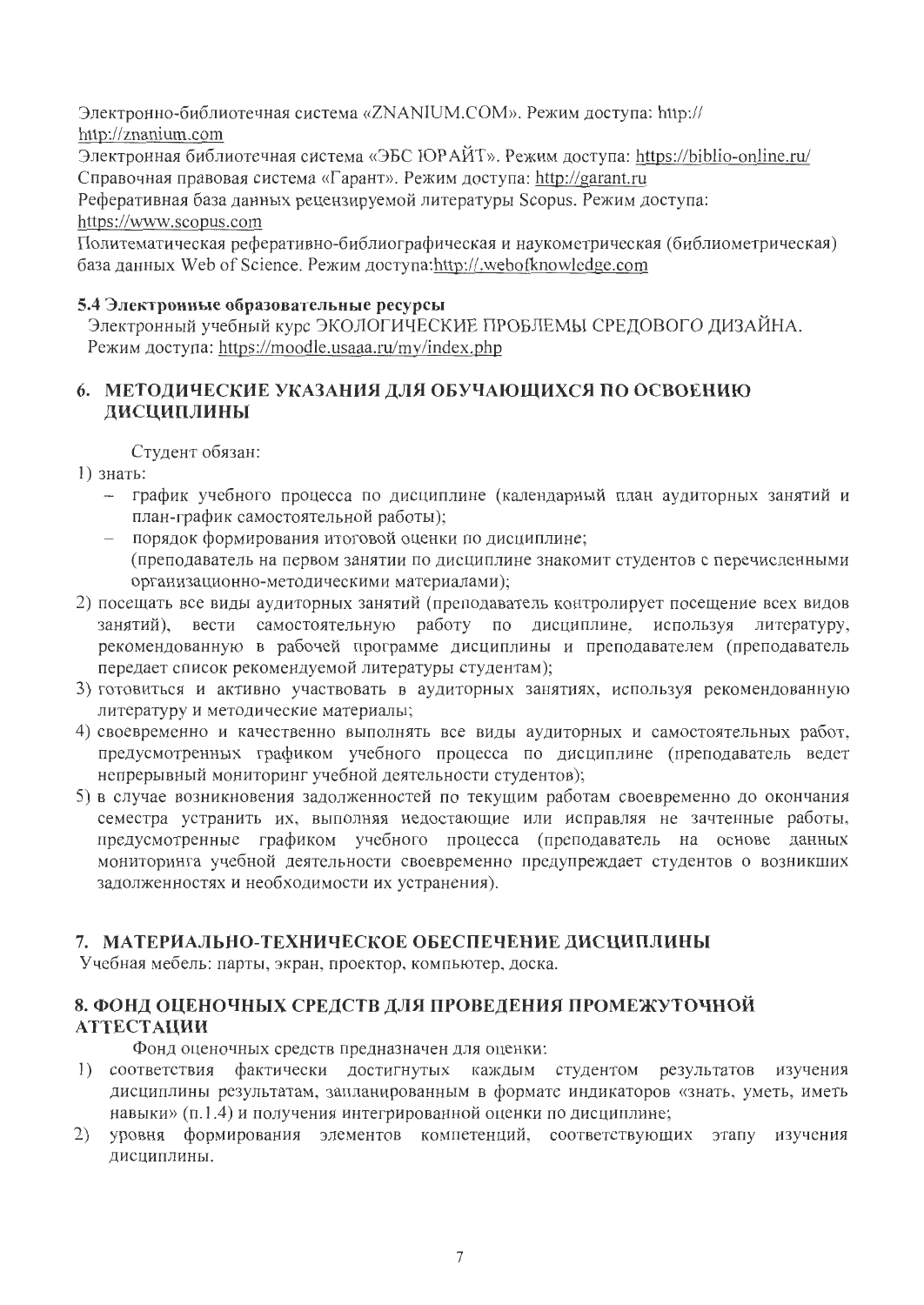#### 8.1. КРИТЕРИИ ОЦЕНИВАНИЯ РЕЗУЛЬТАТОВ КОНТРОЛЬНО-ОЦЕНОЧНЫХ ТЕКУЩЕЙ И ПРОМЕЖУТОЧНОЙ **АТТЕСТАЦИИ**  $\Pi$ <sup>O</sup> **МЕРОПРИЯТИЙ** ЛИСЦИПЛИНЕ

8.1.1. Уровень формирования элементов компетенций, соответствующих этапу изучения дисциплины, оценивается с использованием критериев и шкалы оценок, утвержденных  $YMC^*$ 

|                      | Критерии                                  |                     |  |  |  |
|----------------------|-------------------------------------------|---------------------|--|--|--|
| Оценка по дисциплине | Уровень освоения элементов<br>компетенций |                     |  |  |  |
| Отлично              |                                           | Высокий             |  |  |  |
| Хорошо               | Зачтено                                   | Повышенный          |  |  |  |
| Удовлетворительно    |                                           | Пороговый           |  |  |  |
| Неудовлетворительно  | Не зачтено                                | Элементы не освоены |  |  |  |

\*) описание критериев см. Приложение А.

8.1.2. Промежуточная аттестация по дисциплине представляет собой комплексную оценку, определяемую уровнем выполнения всех запланированных контрольно-оценочных мероприятий (КОМ). Используемый набор КОМ имеет следующую характеристику:  $T<sub>9</sub>$ nung 7

|                      |                                         | таблица /               |
|----------------------|-----------------------------------------|-------------------------|
| $N_{2}$<br>$\Pi/\Pi$ | Форма КОМ                               | Состав КОМ              |
|                      | Посещение лекций и практических занятий |                         |
| 2                    | Участие в семинарских занятиях          | Задания для проблемного |
|                      |                                         | семинара                |
| 3                    | Выполнение реферата                     | 4 задания               |
| 4                    | Зачет с оценкой                         | 16 вопросов             |

Характеристика состава заданий КОМ приведена в разделе 8.3.

8.1.3. Оценка знаний, умений и навыков, продемонстрированных студентами при выполнении отдельных контрольно-оценочных мероприятий и оценочных заданий, входящих в их состав, осуществляется с применением следующей шкалы оценок и критериев:

| Уровни оценки<br>достижений<br>студента (оценки) | Критерии<br>для определения уровня достижений<br>Выполненное оценочное задание:                  | Шкала оценок              |
|--------------------------------------------------|--------------------------------------------------------------------------------------------------|---------------------------|
| Высокий (B)                                      | соответствует требованиям*, замечаний нет                                                        | Отлично (5)               |
| Средний (С)                                      | соответствует требованиям*, имеются<br>замечания, которые не требуют<br>обязательного устранения | Хорошо $(4)$              |
| Пороговый (П)                                    | не в полной мере соответствует<br>требованиям*, есть замечания                                   | Удовлетворительно<br>3    |
| Недостаточный (Н)                                | не соответствует требованиям*, имеет<br>существенные ошибки, требующие<br>исправления            | Неудовлетворительно       |
| Нет результата (О)                               | не выполнено или отсутствует                                                                     | Оценка не<br>выставляется |

\*) Требования и уровень достижений студентов (соответствие требованиям) по каждому контрольно-оценочному мероприятию определяется с учетом критериев, приведенных в Приложении 1.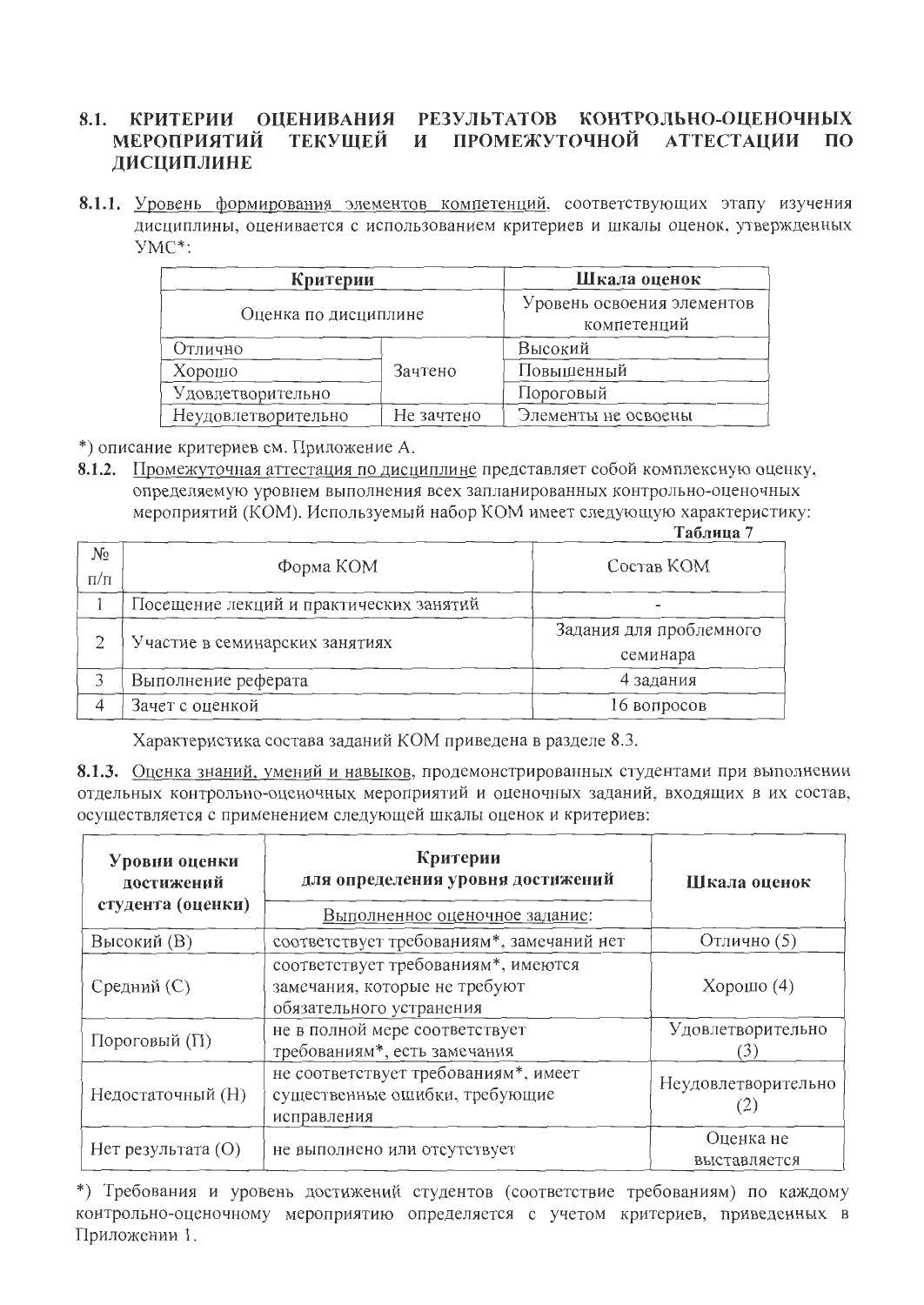## 8.2. КРИТЕРИИ ОЦЕНИВАНИЯ РЕЗУЛЬТАТОВ ПРОМЕЖУТОЧНОЙ АТТЕСТАЦИИ ПРИ ИСПОЛЬЗОВАНИИ НЕЗАВИСИМОГО ТЕСТОВОГО КОНТРОЛЯ

При проведении независимого тестового контроля как формы промежуточной аттестации применяется методика оценивания результатов, предлагаемая разработчиками тестов.

## 8.3. ОЦЕНОЧНЫЕ СРЕДСТВА ДЛЯ ПРОВЕДЕНИЯ ТЕКУЩЕЙ И ПРОМЕЖУТОЧНОЙ АТТЕСТАЦИИ

### 8.3.1. Перечень аудиторных заданий, выполняемых в ходе практических занятий:

В процессе выполнения работ необходимо продемонстрировать способность самостоятельно решать поставленные конкретные практические задачи, расширение и детализация полученных на лекциях знаний, организация оперативной обратной связи с преподавателем. Работа с конспектом лекций, прослушивание видеозаписей по заданной теме, ресурсы интернета, электронные учебные курсы Moodle.

### Задания для проблемного семинара:

Тема 1. Способы учета и компенсации негативных экологических факторов в дизайнпроектировании

Тема 2. Способы учета и использования позитивных экологических факторов в дизайнпроектировании

Задание:

- 1. Разобрать конкретные градостроительные ситуации
- 2. Проанализировать экологические ситуации и выявить проблемы

3. Назвать способы создания комфорта средствами дизайн-проектирования с учетом экологических факторов.

4. Подготовить доклад по выбранной теме и вопросы для обсуждения

Работа выполняется на материалах архитектурных и дизайн-проектов различных типов застройки.

Отсутствие на проблемном семинаре заменяется рефератом по теме семинара.

### 8.3.2. Перечень заданий для рефератов:

1. исследовать ситуацию и проанализировать экологические проблемы средового дизайна;

2. освоить архитектурно-градостроительную трактовку воздействия экологических факторов на жизнедеятельность человека;

3. освоить архитектурно-градостроительную трактовку воздействия экологических факторов на создание комфортной городской среды.

4. оформить работу на листах формата А4.

Примерные темы рефератов:

«Звуковой ландшафт»

«Световая среда»

«Проектирование одо-пространства»

«Учет ветровых потоков в организации рекреационного пространства»

Рефераты принимаются с защитой.

### 8.3.3. Перечень вопросов для зачета:

- 1. Основные составляющие «экологического комфорта» (в каких нормативных документах зафиксированы).
- 2. Способы достижения экологического комфорта в реальных ситуациях.
- 3. Три вида солнечной радиации, учитываемые и нормируемые в проектировании.
- 4. Мероприятия по улучшению ультрафиолетовой достаточности.
- 5. Какой сектор горизонта наиболее эффективен по ультрафиолетовому облучению и как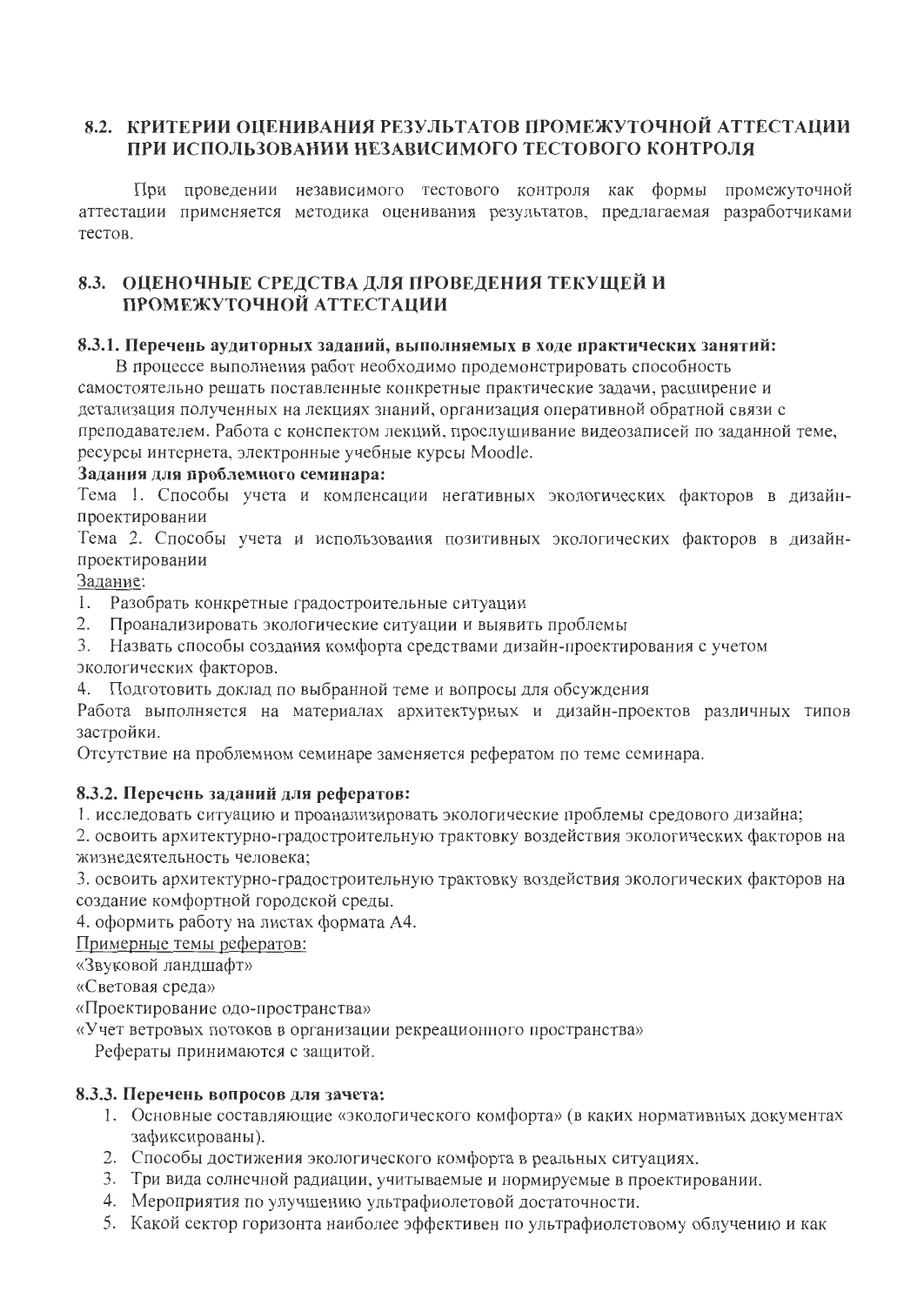это применимо к реальному проектированию.

- 6. Построить схему инсоляции для одного здания и сделать вывод.
- 7. Записать нормы инсоляции и определить количество,
- поступающее в оконный проем.
- 8. Назвать норму инсоляции жилых помещений.
- 9. Слагаемые теплового комфорта.
- 10. Вычертить график сохранения организмом постоянных тепловых параметров.
- 11. Назвать нормативные температурные показатели, комфорт помещений и территорий (источники).
- 12. Изобразить схему обтекания здания ветровым потоком (в плане).
- 13. Изобразить схему обтекания здания ветровым потоком в разрезе, с нанесением мест снегоотложений.
- 14. Изложить трассировку улицы с учетом холодных ветров и снегоотложений.
- 15. Построить схему аэрации жилой группы и указать пути достижения комфорта.
- 16. Дать определение гелиотермической оси; указать ее практическое назначение и учет в архитектурном проектировании.

Рассматриваются реальные ситуации или проектные решения.

### Критерии зачетной оценки:

«Зачтено»

систематизированные, глубокие и полные знания по всем разделам дисциплины, а также по основным вопросам, выходящим за пределы учебной программы;

точное использование научной терминологии систематически грамотное и логически правильное изложение ответа на вопросы;

безупречное владение инструментарием учебной дисциплины, умение его эффективно использовать в постановке научных и практических задач;

выраженная способность самостоятельно и творчески решать сложные проблемы и нестандартные ситуации;

полное и глубокое усвоение основной и дополнительной литературы, рекомендованной учебной программой по дисциплине;

умение ориентироваться в теориях, концепциях и направлениях дисциплины и давать им критическую оценку, используя научные достижения других дисциплин;

творческая самостоятельная работа на практических/семинарских занятиях, активное участие в групповых обсуждениях, высокий уровень культуры исполнения заданий;

высокий уровень сформированности заявленных в рабочей программе компетенций. «Не зачтено»

фрагментарные знания по дисциплине;

- отказ от ответа (выполнения письменной работы);  $\overline{\phantom{0}}$
- знание отдельных источников, рекомендованных учебной программой по дисциплине;
- неумение использовать научную терминологию;  $-$
- наличие грубых ошибок;  $\overline{\phantom{0}}$
- низкий уровень культуры исполнения заданий;
- низкий уровень сформированности заявленных в рабочей программе компетенций.  $\overline{\phantom{0}}$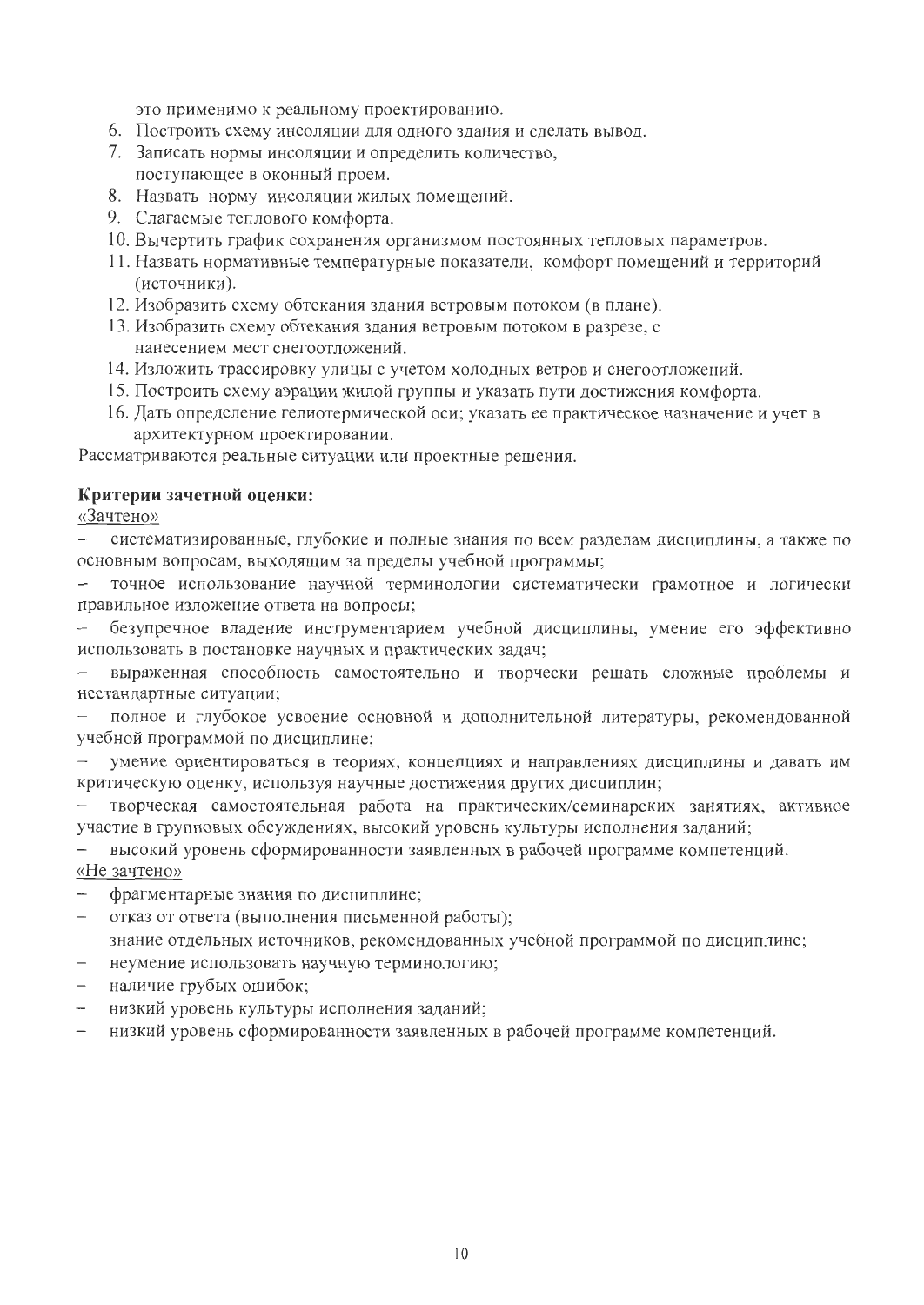| Рабочая программа дисциплины составлена авторами:                                                    |                                                                                       |                                  |           |                |         |  |  |
|------------------------------------------------------------------------------------------------------|---------------------------------------------------------------------------------------|----------------------------------|-----------|----------------|---------|--|--|
| $N_2$ п/п                                                                                            | Кафедра                                                                               | Ученая степень,<br>ученое звание | Должность | ФИО            | Подпись |  |  |
|                                                                                                      | Кафедра<br>экономики<br>проектирования и<br>архитектурно-<br>строительной<br>экологии |                                  | Доцент    | Л.Н. Першинова |         |  |  |
|                                                                                                      | Рабочая программа дисциплины согласована:                                             |                                  |           |                |         |  |  |
| Заведующая кафедрой экономики проектирования и<br>С.М. Карпова<br>архитектурно-строительной экологии |                                                                                       |                                  |           |                |         |  |  |
|                                                                                                      | Директор библиотеки УрГАХУ                                                            |                                  |           | Н.В. Нохрина   |         |  |  |
|                                                                                                      | Декан факультета дизайна                                                              |                                  |           | И.С. Зубова    |         |  |  |